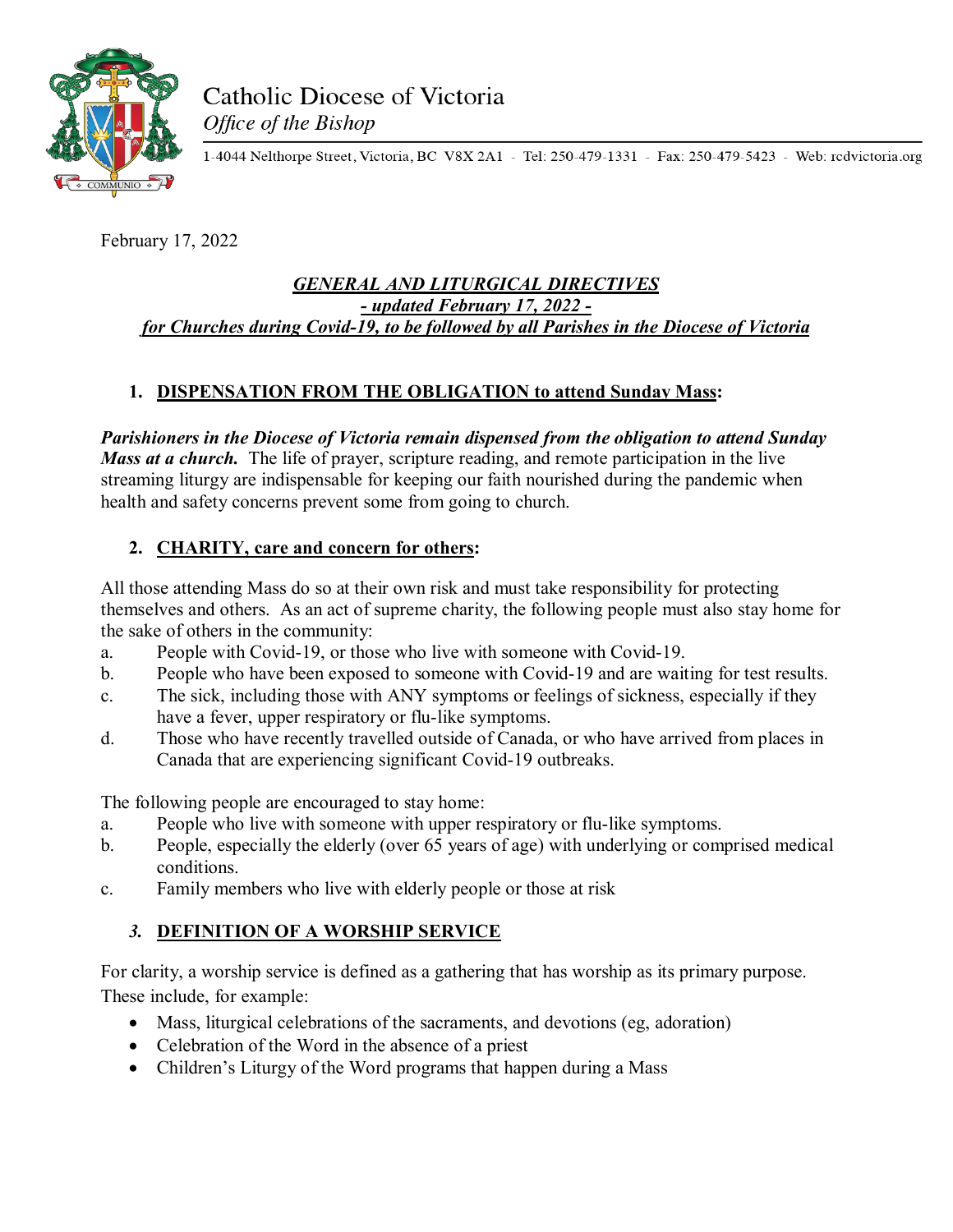Gatherings such as the following may also be held according to the requirements for worship services. However, we strongly recommend that they are held virtually whenever possible:

- RCIA, catechism or youth group programs
- Parish Pastoral or Finance Council, CWL or Knights of Columbus meetings
- *Receptions immediately following liturgical services*

If such gatherings are held in person, pastors and administrators may choose to apply the requirements for non-worship gatherings (Section 7) if they so desire.

# **4. MAXIMUM ATTENDANCE AND PHYSICAL DISTANCING:**

Attendance at worship services is limited to 50% of the seated capacity of the space being used for the service. **It is highly recommended that parishes encourage physical distancing by blocking off pews, adding distancing markers to the aisles used during the Communion procession, posting reminders in the lobby, and other similar methods.**

If another space is used to accommodate additional people during a worship service, the maximum attendance in that space is also limited to 50% of its seated capacity, and all directives pertaining to the main worship space must also be followed in the additional space.

# **5. FACE COVERINGS:**

Face coverings must be worn by all people born in 2016 or earlier (ages 5 and up) at all times while in church buildings, including during worship services.

Face coverings may be removed while receiving Communion. They may also be removed by celebrants, readers and soloists while speaking, singing, or playing musical instruments that require the removal of face coverings ONLY IF there is either a 2 m separation between the speaker/musician and all other people in the church, or a physical barrier between them and all other people in the church which blocks the transmission of droplets.

## **Members of the choir who are not singing solos must wear face coverings at all time, including while singing.**

Parishes must post signage at the entrances to all church buildings notifying that face coverings are required to be worn in accordance with the "Face Coverings Provincial Health Order":

#### https://www2.gov.bc.ca/assets/gov/health/about-bc-s-health-care-system/office-of-the-provincialhealth-officer/covid-19/covid-19-pho-order-face-coverings.pdf

A face covering is defined as a medical or non-medical mask or a tightly woven fabric that covers the nose and mouth. Face shields are not a substitute for a mask, as there is an opening below the mouth. As described in the "Face Coverings Provincial Health Order", there are a number of conditions under which a person is not required to wear a face covering. These exceptions must be respected, and compassion, good judgement, and pastoral sensitivity are encouraged.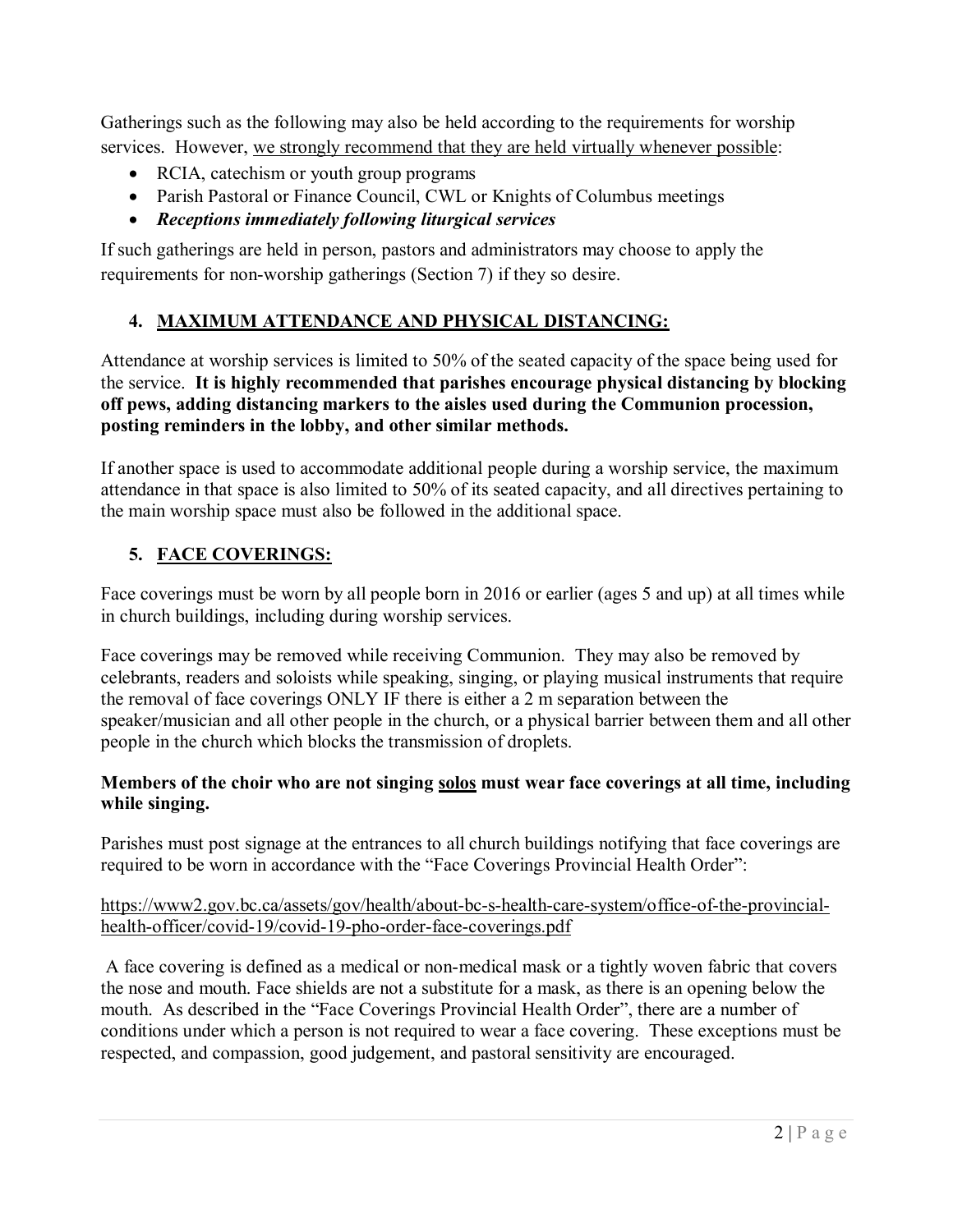## **6. ENTRANCES AND EXITS:**

Churches should continue to provide hand sanitizer at all entrances to the church. Holy Water and Baptismal fonts are to remain empty.

## **7. MEETINGS, EVENTS AND RECEPTIONS:**

Church and hall rentals and other non-worship gatherings are permitted as long as all regulations of the latest "Gatherings and Events" and "Face Coverings" Orders of the Provincial Health Officer are followed, including face covering requirements, maximum capacity limits, **and proof of vaccination requirements** (as verified by the BC Vaccine Card Verifier App), as applicable. The latest Orders can be found online:

https://www2.gov.bc.ca/assets/gov/health/about-bc-s-health-care-system/office-of-the-provincialhealth-officer/covid-19/covid-19-pho-order-gatherings-events.pdf

https://www2.gov.bc.ca/assets/gov/health/about-bc-s-health-care-system/office-of-the-provincialhealth-officer/covid-19/covid-19-pho-order-face-coverings.pdf

Essential gatherings such as drug and alcohol support group meetings, or the distribution of food or other supplies to people in need, may happen in church buildings without any restrictions, as the regulations of the "Gatherings and Events" Order do not apply to these type of gatherings.

## **CELEBRATION OF THE MASS:**

#### **8. MUSIC:**

Singing is permitted as long as all policies in the latest Diocese of Victoria Music Ministry Covid-19 Prevention Plan are followed. The latest version may be found online at https://www.rcdvictoria.org/news/responsetocovid19-0.

## **9. ROLE OF THE DEACON:**

Provided the deacon is healthy and comfortable to exercise his diaconal role at Mass, he may function as a Deacon of the Word and of the Eucharist. For Communion, if the deacon receives from the Chalice, a second chalice is to be used, and the deacon must purify his own chalice, and not the celebrant's chalice.

#### 10. **OFFERTORY PROCESSION:**

Gifts are to be prepared ahead of time, and the Hosts, water and wine must remain covered both before and during the procession. Parishioners are not to put their hosts into a ciborium directly. While a collection may be taken in whatever methods were used before the pandemic, parishes are encouraged to consider safer alternatives, such as providing a place for people to make their offering when they enter the church, and/or promoting the option of online/remote donations (PAD, credit card, e-transfer, etc.)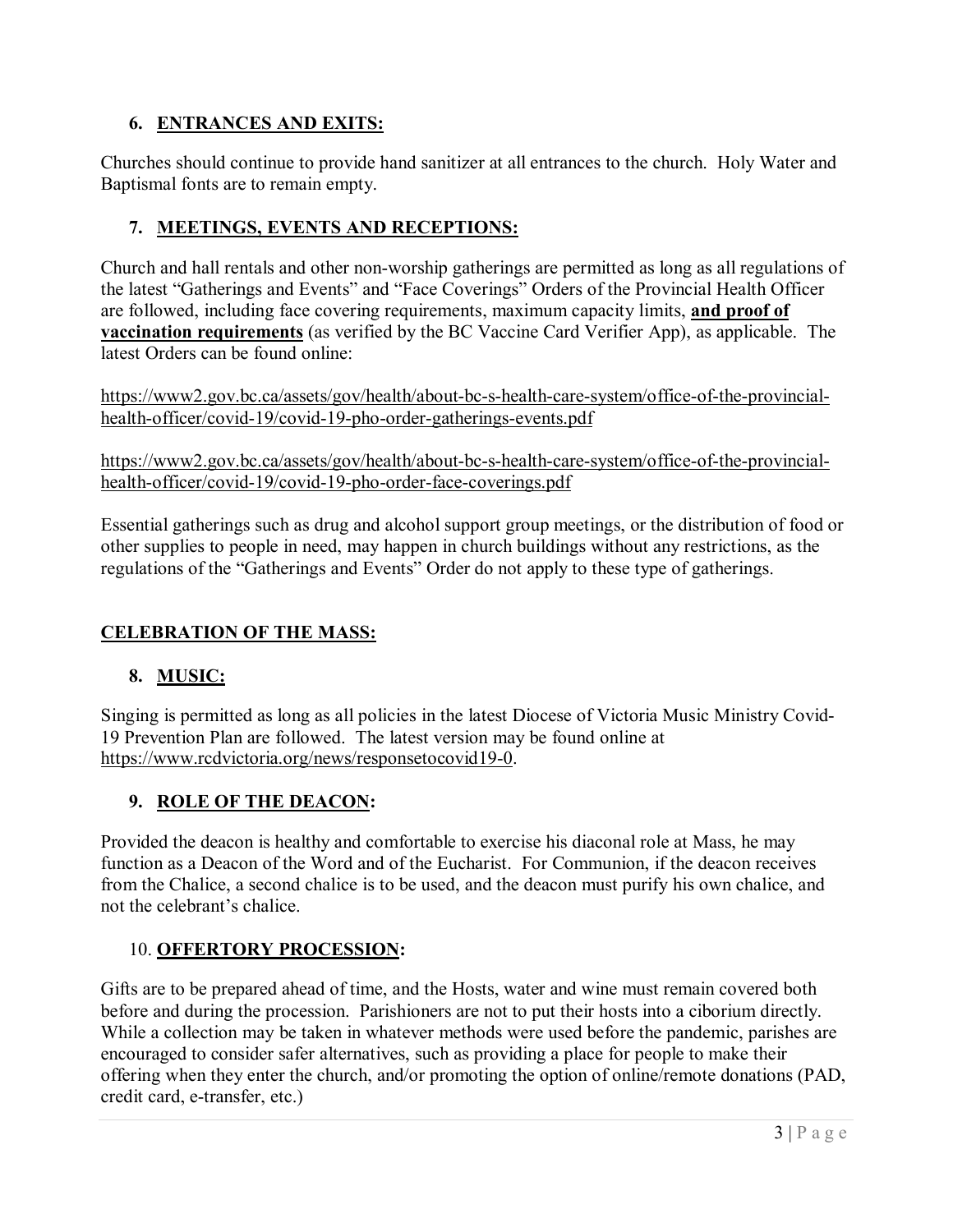## **11. COMMUNION HOSTS FOR THE ASSEMBLY:**

When placed upon the altar for the consecration, Communion Hosts should remain covered and be placed at some distance from the celebrant so that there is no danger of him breathing upon them. The priest is not to share his Host with anyone.

## **12. REFRAIN FROM BREATHING UPON THE BREAD AND THE WINE:**

If this is their custom, priests are to refrain from breathing over the bread and wine for the consecration.

#### **13. KISS OF PEACE:**

Physical distancing must be respected and parishioners are to be reminded not to shake hands or hug each other, unless they are sitting together as a family unit. Continuing the sign of peace with a gesture, such as bowing, is recommended.

#### **14. COMMUNION:**

Communion from the chalice or on the tongue continues to be problematic in terms of transmission of disease. For the foreseeable future, until the pandemic is truly over, **Communion in this Diocese will continue to be distributed on the hand only and not from the chalice**. We are grateful for your patience and understanding if these are your preferred ways of receiving Holy Communion, and look forward to returning to these practices when it is safe to do so.

All people distributing communion are to to apply hand sanitizer after receiving their own Communion and prior to distributing to others. Hand sanitizer is to be reapplied at the end of the distribution of Communion, and at any time if the fingers of the minister touch the hand of a communicant.

#### **15. RECEIVING COMMUNION if a person cannot extend their hands:**

A person with physical challenges or disabilities might not be able to extend their hands and therefore common sense and pastoral discretion is required

#### **SACRAMENTS:**

#### **16. SACRAMENT OF BAPTISM:**

The safest option for signing and anointing continues to be doing so with a cotton ball.